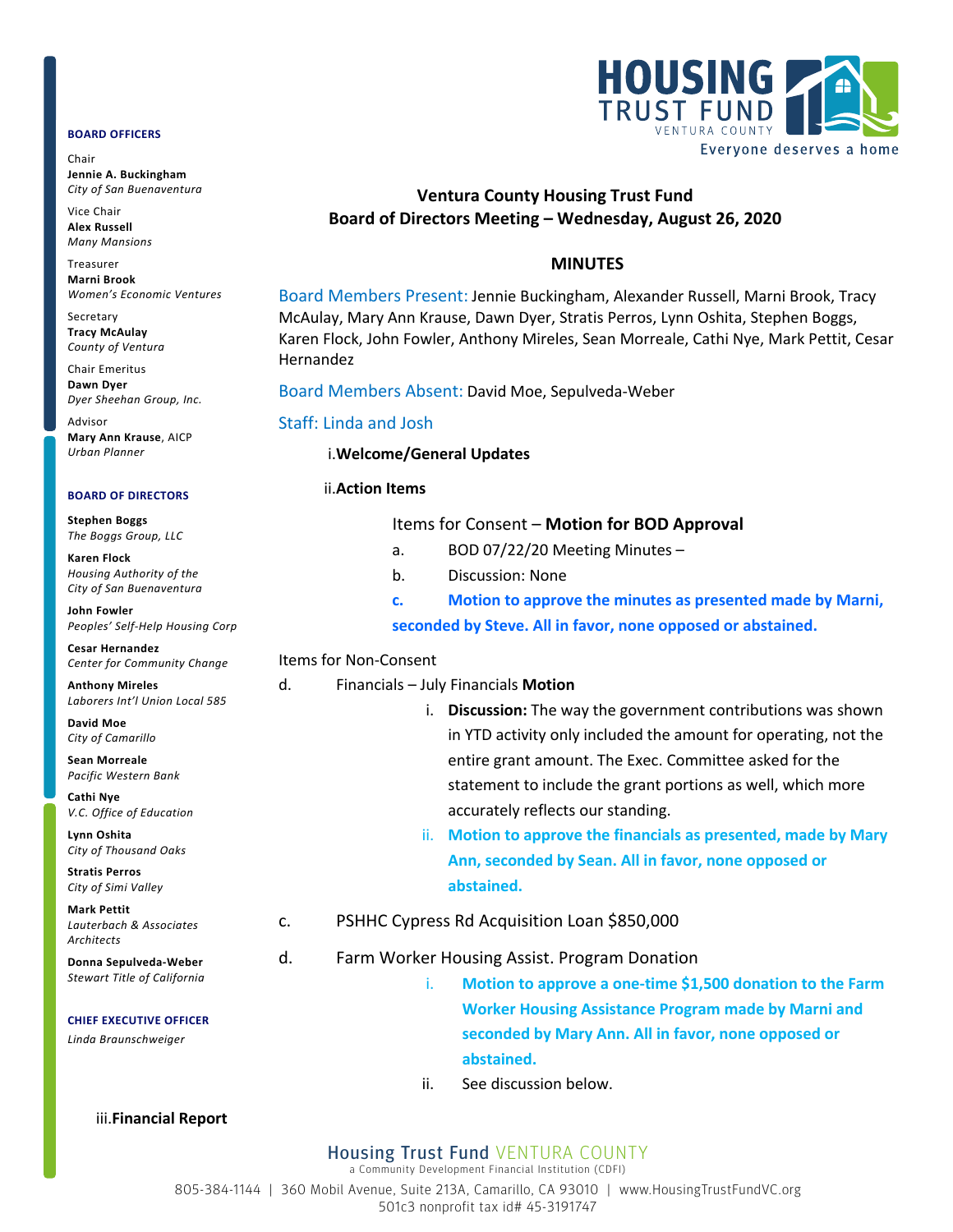

## iv.**CEO's Report – Summary**

- a. Farm Worker Housing Assistance Program donation. New short term program to provide assistance for FW impacted by COVID (layoffs, hour reductions, illness, etc.). County considering a match up to \$250,000. Discussion around developing clear policies around donations moving forward.
- b. Summary of Verbal Report.
- Prop 1 update: \$57 million available under Prop 1, requests were made for \$118 million. We appear to be well positioned to receive funds.
- Hansen Trust potential donation to HTF for farmworker housing project(s).
- Loan program updates: Prop 1 required us to create a round of approval, which is now posted on our website (essentially our pipeline).
- Local government outreach. City of Moorpark working on development of a market rate single family development with 11 affordable units. Linda is in discussions with the city about this opportunity. The city may be willing to provide funding up to \$500,000 to HTF as construction financing for the affordable units. Details on repayment requirements are being considered.

## v.**Underwriting Committee Report**

a. PSHHC Cypress Rd Acquisition Loan \$850,000

b. John exited the meeting.

c. Two adjacent parcels in Oxnard. Range of 30 – 80% AMI. Two proformas were submitted based upon 9% and 4% LIHTC scenarios. UWC unanimously voted to recommend approval of this project by the BOD.

d. Discussion: Fees seem to be on excess of what we're allowed to charge but this loan will not be matched so the fees are acceptable as proposed. This loan will likely be funded through LOCs. When repaid, funding would be able to be matched under future Prop 1 NOFAs.

e. **Motion to approve the acq. loan request to PSHHC for the Cypress Road project in the amount of \$850,000** made by Mary Ann and seconded by Mark. All in favor. None opposed or abstained.

b. John rejoined the meeting.

f. Review pipeline. For future reports, a suggestion was made to create a running total of the loans made and units funded.

## vi.**Office Management/Staffing**

- a. Staffing update Office Administrator job description.
	- i. September interview volunteers? Cathi & John
	- ii. Tests for software recommendations from board members requested. John to provide some suggestions.
	- iii. Cathi offered to provide some sample interview questions.
- b. IT Consultant Report costs, timeline, and recommendations

# Housing Trust Fund VENTURA COUNTY

a Community Development Financial Institution (CDFI) 805-384-1144 | 360 Mobil Avenue, Suite 213A, Camarillo, CA 93010 | www.HousingTrustFundVC.org 501c3 nonprofit tax id# 45-3191747